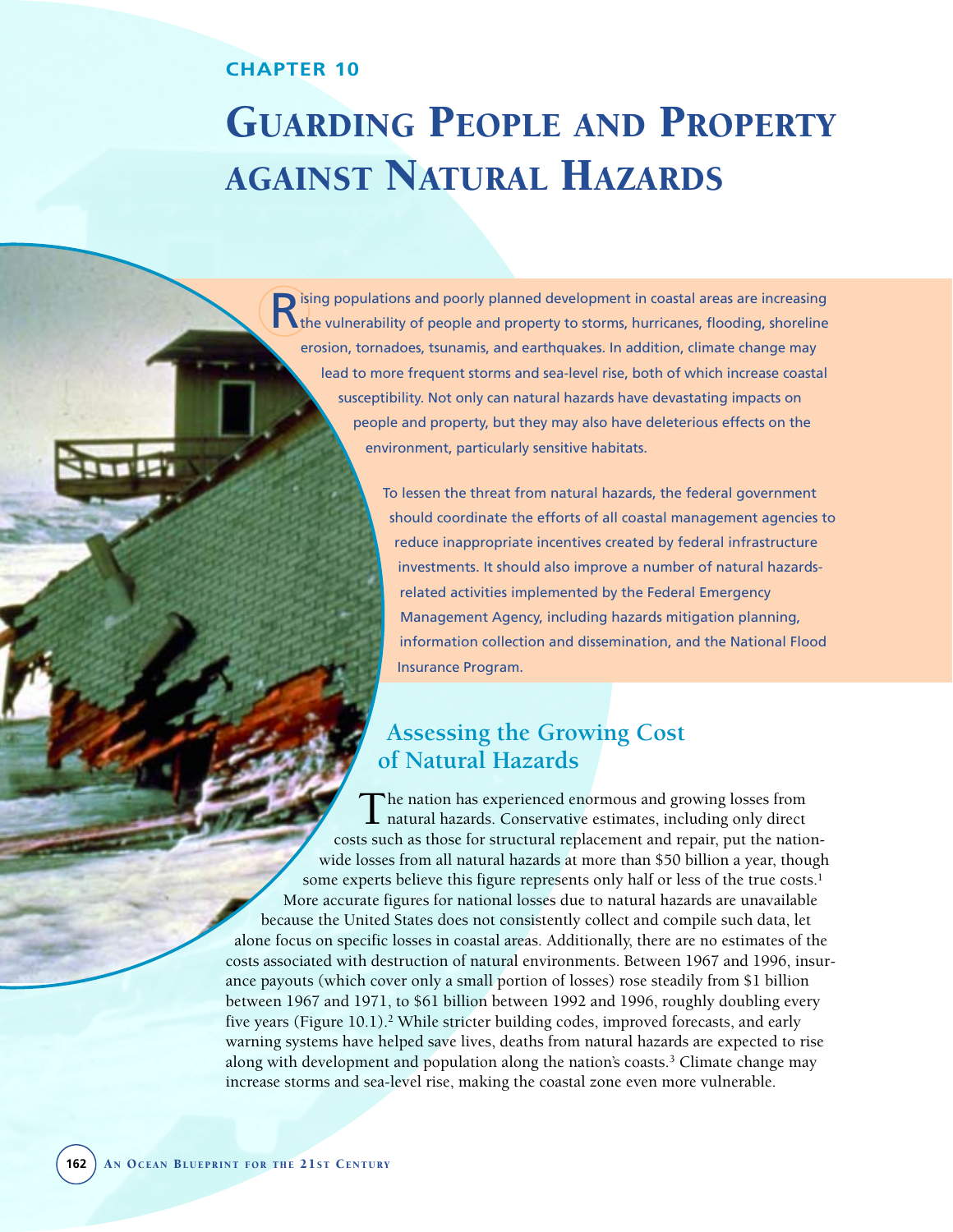# **Improving Federal Management of Hazards in Coastal Areas**

Many federal agencies have explicit operational responsibilities related to hazards management, while numerous others provide technical information or deliver disaster assistance. The nation's lead agencies for disaster response, recovery, mitigation, and planning are the Federal Emergency Management Agency (FEMA) and the U.S. Army Corps of Engineers (USACE). These agencies implement programs that specifically target the reduction of risks from natural hazards. The National Oceanic and Atmospheric Administration (NOAA) and the U.S. Fish and Wildlife Service (USFWS) also have a significant influence on natural hazards management.

NOAA's weather forecasting and ocean observing functions are vital to hazards management. NOAA's National Weather Service plays a key role in collecting atmospheric weather and oceanic real-time data for management, assessments, and predictions.

**Figure 10.1 The Growing Cost of Natural Disasters**



In the thirty years between 1967 and 1996, insurance companies have experienced a 6,000 percent increase in payouts to federal and private insurance holders for damages due to natural catastrophes.

Source: Consumer Federation of America. *America's Disastrous Disaster System.* Washington, DC, January 1998.

Through its implementation of the Coastal Zone Management Act, the agency also plays a notable role in discouraging coastal development in areas at risk from natural hazards. (Additional discussion of these roles, and recommendations for enhancing NOAA's contributions, are found in Chapters 9 and 26.) The Coastal Barrier Resources Act administered by USFWS (discussed in Chapter 9), also has significant implications for natural hazards management.

This chapter focuses on those federal programs that specifically target the reduction of losses of life and property due to natural hazards along the nation's coasts. Among the opportunities for improving federal natural hazards management, four stand out: amending federal infrastructure policies that encourage inappropriate development; augmenting hazards information collection and dissemination; improving the National Flood Insurance Program; and undertaking effective and universal hazards mitigation planning.

## **Changing Inappropriate Federal Incentives**

The federal government has made substantial investments in infrastructure designed to reduce human exposure to hazards, including flood control and coastal erosion projects. These efforts often eliminate or conflict with the natural buffers that would otherwise help shield communities. Furthermore, because such projects are not accompanied by strict restrictions on subsequent construction, they may actually encourage further commercial and residential development in hazard-prone areas (Box 10.2). In some cases, a federal infrastructure project intended to reduce a hazard merely drives the problem to a nearby location, such as when erosion control efforts lead to further coastal armoring up or down the coast. The cumulative impact of such projects may be weakening the ecosystem's natural resilience to hazards and creating the potential for even greater losses to property, health, and natural resources.

Of course, the federal government is not the sole driver of infrastructure development in coastal areas. State and local governments also build roads and bridges along and over the water, underwrite wastewater treatment, and support water supply projects, all of which have impacts on coastal development and vulnerability.

The great majority of federal infrastructure programs are implemented by USACE, whose hazards-related activities include flood control efforts such as dams, dikes, and levees, and coastal erosion projects such as groins, sea walls, revetments, and beach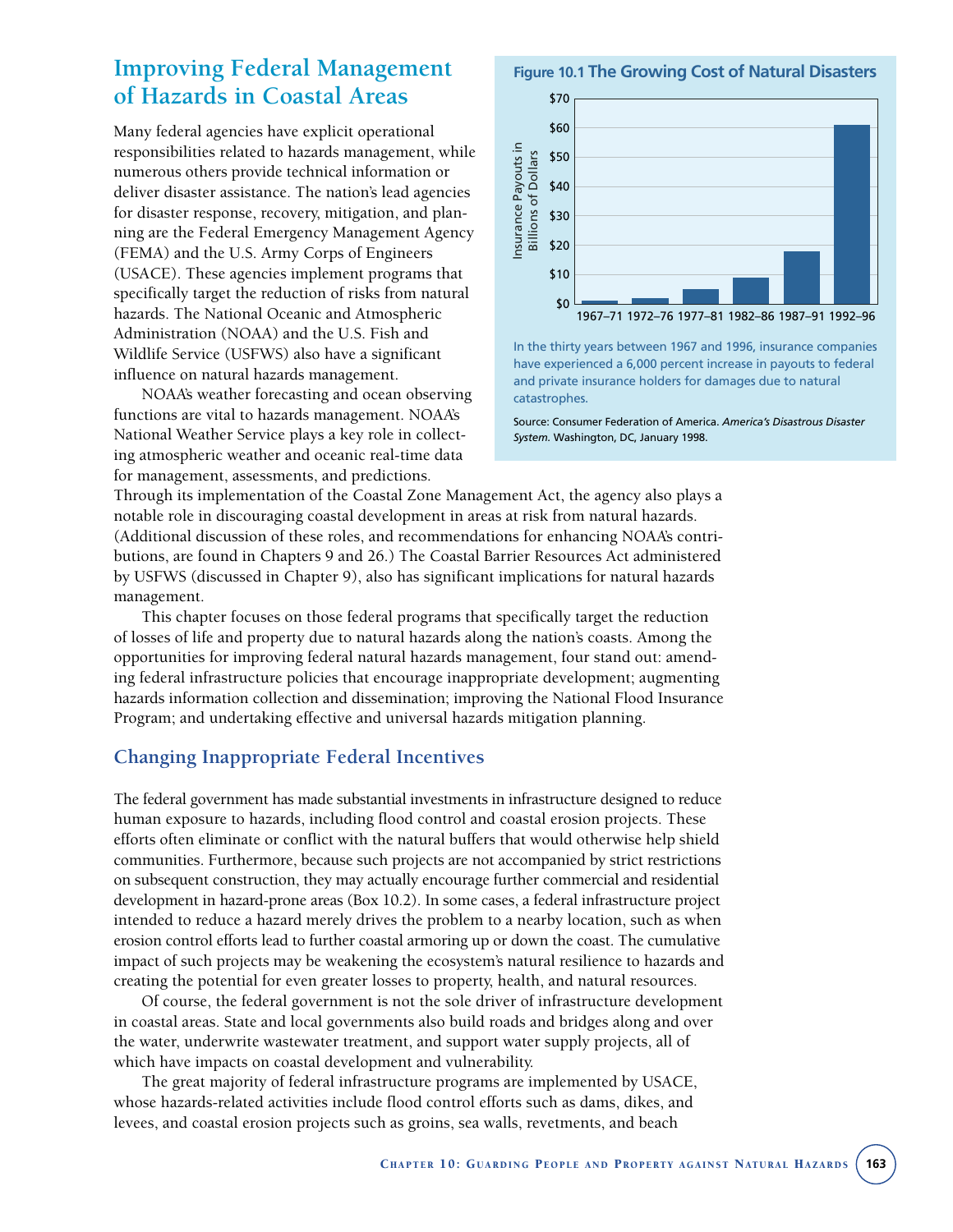#### **Box 10.1 Hurricanes Wreak Havoc Along the Coast**

In 1989, Hurricane Hugo hit the U.S. Virgin Islands and Puerto Rico before coming ashore at<br>Charleston, South Carolina, causing twenty-six deaths in the United States and an estimated n 1989, Hurricane Hugo hit the U.S. Virgin Islands and Puerto Rico before coming ashore at \$9.7 billion in damages. Just three years later, Hurricane Andrew struck southern Florida and Louisiana, causing twenty-three deaths directly and dozens more indirectly. Andrew wrought an estimated \$35 billion in damages, making it the costliest hurricane in U.S. history. And in 1999, Hurricane Floyd, the deadliest of recent hurricanes, made landfall along the Mid-Atlantic and northeastern United States, causing fifty-six deaths and an estimated \$4.6 billion in damage.<sup>i</sup> (All figures adjusted to 2000 dollars.)

*<sup>i</sup>* Jarrell, J.D., et al. *The Deadliest, Costliest, and Most Intense United States Hurricanes from 1900 to 2000.* NOAA Technical Memorandum NWS TPC-1. Silver Spring, MD: National Oceanic and Atmospheric Administration, 2001.

nourishment. USACE also has responsibilities for dealing with disaster response efforts such as construction of emergency infrastructure.

Evolving public values that favor environmental protection, as well as a growing understanding of the complex workings of natural systems, have propelled USACE to adopt more environmentally conscious initiatives, including the pursuit of nonstructural approaches to some flood control projects. However, such initiatives are not universally embraced within the agency, by all stakeholders, or in Congress, and remain greatly outnumbered by traditional, construction-oriented USACE projects that may disrupt natural hydrological and geomorphological processes, harm ecosystems, and create incentives for additional human development in high-risk regions.

USACE has also been the focus of debates about the cost-benefit analyses used to review proposed projects. Some experts have suggested that these analyses are often flawed by a reliance on incorrect assumptions and faulty methodologies. In 2001, the National Research Council (NRC) began a comprehensive review of USACE programs and procedures. A 2002 NRC report recommended external review of all controversial or complex USACE civil works projects.4

#### **Recommendation 10–1**

The U.S. Army Corps of Engineers' Civil Works Program, with guidance from the National Ocean Council, should ensure valid, peer-reviewed cost-benefit analyses of coastal projects, provide greater transparency to the public, enforce requirements for mitigating the impacts of coastal projects, and coordinate such projects with broader coastal planning efforts.

#### **Improving Understanding**

The federal government plays an important role in acquiring complex hazards-related data and translating them into information that states and communities can use to reduce their vulnerability to natural disasters. A number of federal agencies and departments, including NOAA, the U.S. Geological Survey, the National Aeronautics and Space Administration, and the U.S. Department of Defense, are charged with increasing both basic understanding and site-specific knowledge about natural hazards. These agencies' principal contributions include: developing and deploying new technologies for understanding land, ocean, and atmospheric processes and their interactions; tracking and predicting hazards, particularly meteorological hazards; assessing hazards risks; conducting post-disaster research; and communicating this information to end users. These contributions have significantly improved the quality and timeliness of weather-related warnings, increasing the lead time for protective measures and evacuations. Implementation of the Integrated Ocean Observing System (discussed in Chapter 26) would improve weather-related warnings and provide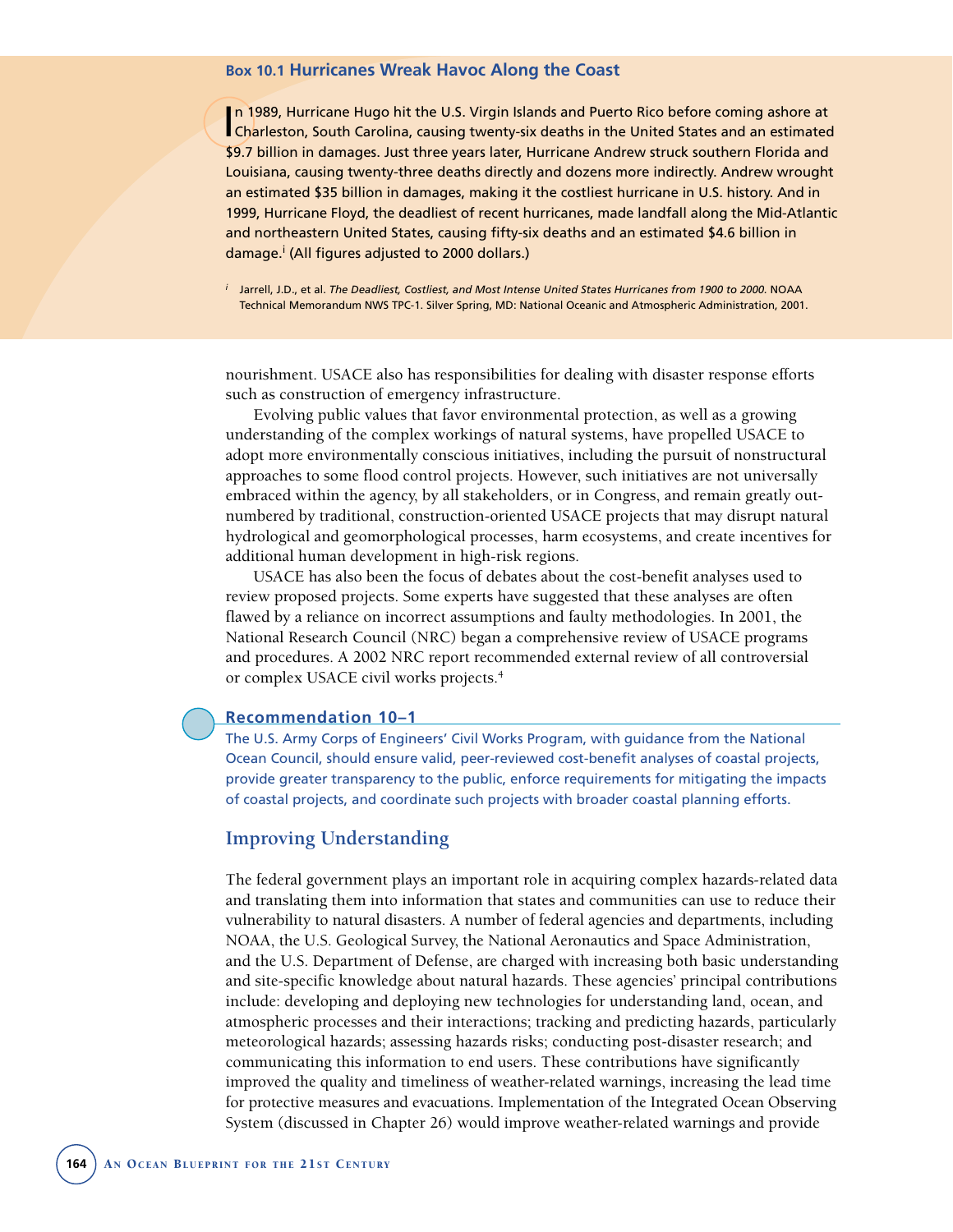#### **Box 10.2 New Orleans at Risk**

**Prior to 1965, New Orleans—a community that sits as much as 10 feet below sea level—had** suffered substantial losses of protective barrier islands and wetlands and developed an elaborate system of flood control measures. After Hurricane Betsy struck in 1965, causing more than \$1 billion in damages,<sup>i</sup> hundreds of millions of dollars were spent to upgrade the flood control system that now includes more than 520 miles of levees, 270 floodgates, 92 pumping stations, and thousands of miles of drainage canals.<sup>ii</sup>

While the new protections did reduce risks to people and property in developed areas, they also encouraged additional development in flood-prone regions.<sup>iii</sup> Jefferson Parish and the adjoining Orleans Parish ranked first and second among communities receiving repeat payments for damage claims under the National Flood Insurance Program between 1978 and 1995. These two communities alone accounted for 20 percent of the properties with repeat losses, at an average of nearly three claims per property, for a total of \$308 million in claims.<sup>iv</sup>

New Orleans' protective levees are designed to withstand only a moderate (Category 3) hurricane storm surge. Were they to fail, the city and surrounding areas could suffer upward of \$25 billion in property losses and 25,000–100,000 deaths by drowning.<sup>y,vi</sup>

- *ii* Burby, R.J. et al. "Unleashing the Power of Planning to Create Hazard-Resistant Communities." *Journal of the American Planning Association* 65 (Summer 1999): 247–58.
- *iii* Ibid.
- *iv* National Wildlife Federation. *Higher Ground: A Report on Voluntary Property Buyouts in the Nation's Floodplains.* Washington, DC, 1998.
- *<sup>v</sup>* Pielke, Jr., R.A., and C.H. Landsea. "Normalized Hurricane Damages in the United States: 1925–1995." Presented at the American Meteorological Society 22nd Conference on Hurricanes and Tropical Meteorology. Fort Collins, CO, May 19–23, 1997.
- *vi* Leatherman, S., and V. Burkett. "Sea-Level Rise and Coastal Disasters: Lessons from the East Coast and New Orleans." *Natural Hazards Observer* XXVI, no. 4 (March 2002).

additional predictive capabilities for tsunamis and for chemical and biological hazards, such as sudden pollutant loadings, harmful algal blooms, and pathogens.

FEMA, as the lead disaster management agency, collects, analyzes, and disseminates hazards-related data. It is also responsible for assessing the effectiveness of its programs. However, these efforts fall short of shaping an effective overall national policy and providing the information state and local decision makers and individuals need to fully understand their risks from coastal hazards. The absence of a standard, centralized data collection system that could produce accurate accounting for losses from natural hazards is only one example. An inability to provide adequate, useful information at the local, state, and regional levels can lead to incorrect estimates of risk, which then affect cost-benefit analyses of proposed development and mitigation projects. Local land use decisions are frequently made without information about cumulative impacts or the vulnerability of individuals and groups in the community, and without an ability to judge the full impact of disasters on humans, institutions, the economy, natural resources, and ecosystem services. This lack of accurate information is likely to reinforce the tendency to underestimate risks from natural hazards and delay taking action to prevent future problems.

Flooding is the most costly of natural hazards, and maps produced by the National Flood Insurance Program are the federal government's primary tool for communicating flood risks to communities and individuals.<sup>5</sup> Most existing flood hazard maps are not georeferenced, limiting their usefulness for hazards planning.

The combination of mounting federal and nonfederal disaster expenses, vigorous advocacy by the insurance community, state and local governments, and others who rely on flood maps prompted FEMA to design an ambitious map modernization program in 1997.6 The incorporation of FEMA into the U.S. Department of Homeland Security

*<sup>i</sup>* Leatherman, S., and V. Burkett. "Sea-Level Rise and Coastal Disasters: Lessons from the East Coast and New Orleans." *Natural Hazards Observer* XXVI, no. 4 (March 2002).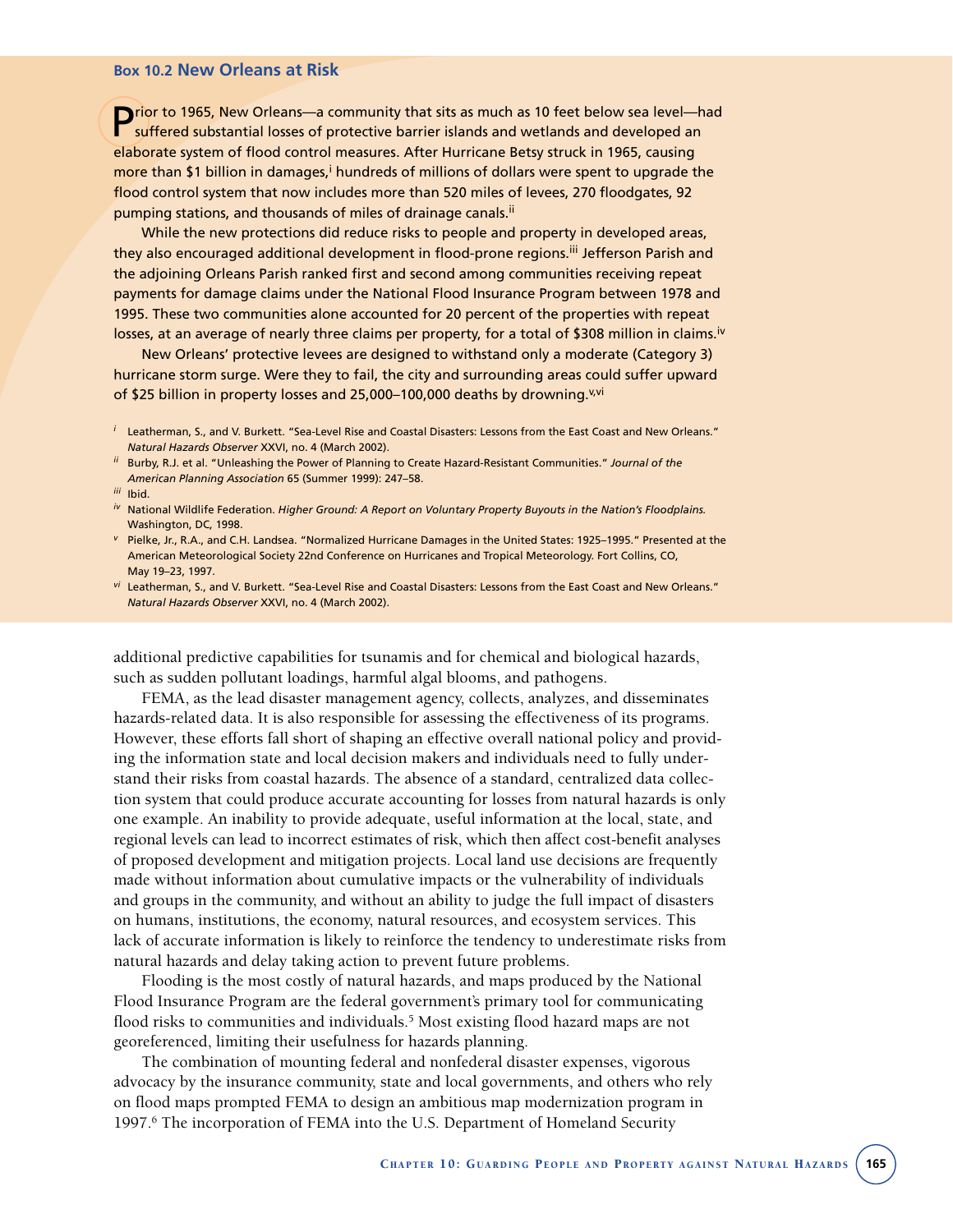spurred Congress to provide substantial financial support to underwrite the effort beginning in fiscal year 2002. This program will create a digital base map, update and digitize flood hazards information, and provide standard protocols that state and local governments and others can use to incorporate and relate information about other natural and manmade hazards. Though FEMA's map modernization effort is intended to target the highest-risk communities first, the initial selection made in 2003 did not include any coastal communities—despite their status as high-population, high-risk regions. This is attributable to technical difficulties in mapping coastal flood hazards. FEMA's plans call for updating priority coastal community maps starting in fiscal year 2004 when such obstacles are resolved.7

Although many communities are in a position to benefit from this opportunity, others may be constrained by a lack of technical and financial resources and expertise. National maps that reflect all hazards (for example, coastal erosion, localized stormwater drainage flooding, potential flood control structure failures, and increased risk from development, land subsidence, and sea-level rise) are needed to communicate the true vulnerability of a community, its social and physical infrastructure, and the surrounding ecosystem. Because relative sea level is rising in many coastal areas, it will be particularly important for maps to reflect this to more accurately analyze the potential impacts of coastal hazards. Such maps will also be essential in informing prospective purchasers of coastal property about potential hazards. FEMA and other relevant agencies will need to work together to make such comprehensive mapping a reality.

#### **Recommendation 10–2**

The National Ocean Council should establish a task force of appropriate federal agencies and state and local governments, with the Federal Emergency Management Agency in the lead, to improve the collection and use of hazards-related data.

Under the oversight of the NOC's Committee on Ocean Resource Management, the hazardsrelated data task force should develop a coordinated effort that includes the following functions:

- systematic collection, storage, analysis, and dissemination of data on post-disaster losses and the cost of mitigation efforts.
- development and transmittal to communities of the information and tools they need to understand the risks of hazards to their residents and their social, physical, economic, and environmental infrastructures.
- cooperation with the Federal Geographic Data Committee and state and local governments to achieve comprehensive, digitized, georeferenced mapping and identification of all natural hazards.
- development of adequate funding proposals for the National Flood Insurance Program map modernization initiative, including a high-priority effort to update maps for highrisk coastal communities.

The Federal Geographic Data Committee, as well as other important issues related to mapping and charting, are discussed in Chapter 25.

#### **The National Flood Insurance Program**

Enacted in 1968, the National Flood Insurance Program (NFIP) is the federal government's primary tool for managing flood hazards through a combination of incentives and regulation. In addition to the development of maps identifying flood-prone areas, the NFIP provides (or helps private companies provide) flood insurance to owners of commercial and residential structures in communities that adopt appropriate construction standards. Premiums and fees from property owners cover most program costs. Other NFIP responsibilities include identifying flood hazards, assessing risks, and implementing measures for reducing losses. While the NFIP is a national program, the majority of its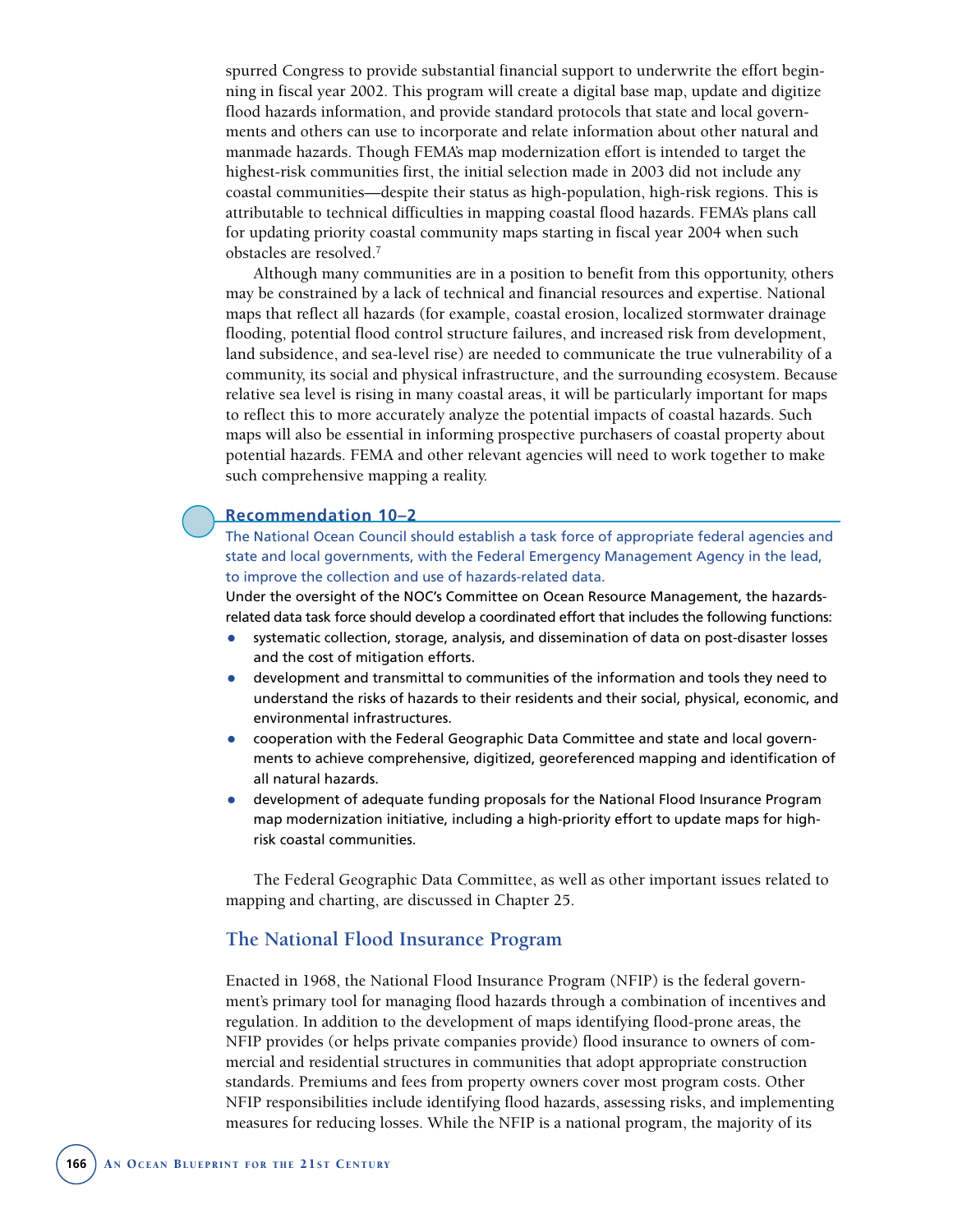

Gatley/FEMA News Photo Dave Gatley/FEMA News PhotoDave

Homes built close to shore, like these in Nags Head, North Carolina, are frequently threatened by coastal erosion and high storm surge.

policies, total coverage, and premium revenues are associated with coastal communities.

Without the NFIP, many of the more than 19,000 participating communities most likely would not have had the incentive to develop active programs to manage flood risks. Unlike private-sector insurers, the federal government can carry debt over the long term and replenish funds depleted by catastrophic disasters over time. For this reason, the federal government is able to undertake the expense of mapping flood hazards nationally and subsidize coverage for older buildings. FEMA estimates that NFIP building standards and other floodplain management measures reduce flood losses by \$1 billion per year.8

As impressive as these accomplishments are, concerns have been raised that the NFIP may inadvertently facilitate inappropriate coastal development and redevelopment. While many factors weigh heavily in such decisions, including the market forces that make real estate in coastal floodplains and estuarine areas so valuable, the availability of flood insurance also plays a role. Determining the extent of this role is difficult because the impacts of the NFIP have never been comprehensively evaluated. FEMA recently commissioned such an evaluation, with several reports expected to be issued, including a final comprehensive report scheduled for September 2005. This study will help inform the National Ocean Council and may determine any further action. Nonetheless, three aspects of the program—treatment of erosion hazards, coverage of repetitive losses, and availability of insurance in undeveloped floodplain and erosion zones—are issues that merit immediate attention.

#### *Informing the Public about Erosion Risks*

Property owners within 500 feet of the shoreline face as large a risk from erosion as from flooding. Under current conditions, approximately one-quarter of all homes within 500 feet of the coast will be lost to erosion in the next sixty years. Insurance rates in areas designated as coastal high-hazard zones would need to double over the next thirty to sixty years to keep pace with these increasing erosion risks.<sup>9</sup> Although FEMA has developed a plan for undertaking erosion mapping and reflecting actual risks in future NFIP insurance rates, the agency is awaiting congressional authorization to implement the plan. If erosion mapping and rating are not carried out, higher premium rates will have to be spread across all policyholders, losing an important opportunity to discourage building in the riskiest areas.

#### *Repetitive-loss Properties*

The NFIP requires that substantially damaged properties be removed or elevated. However, local governments are responsible for determining whether a property is substantially damaged and they are often reluctant to do so when a property owner does not have the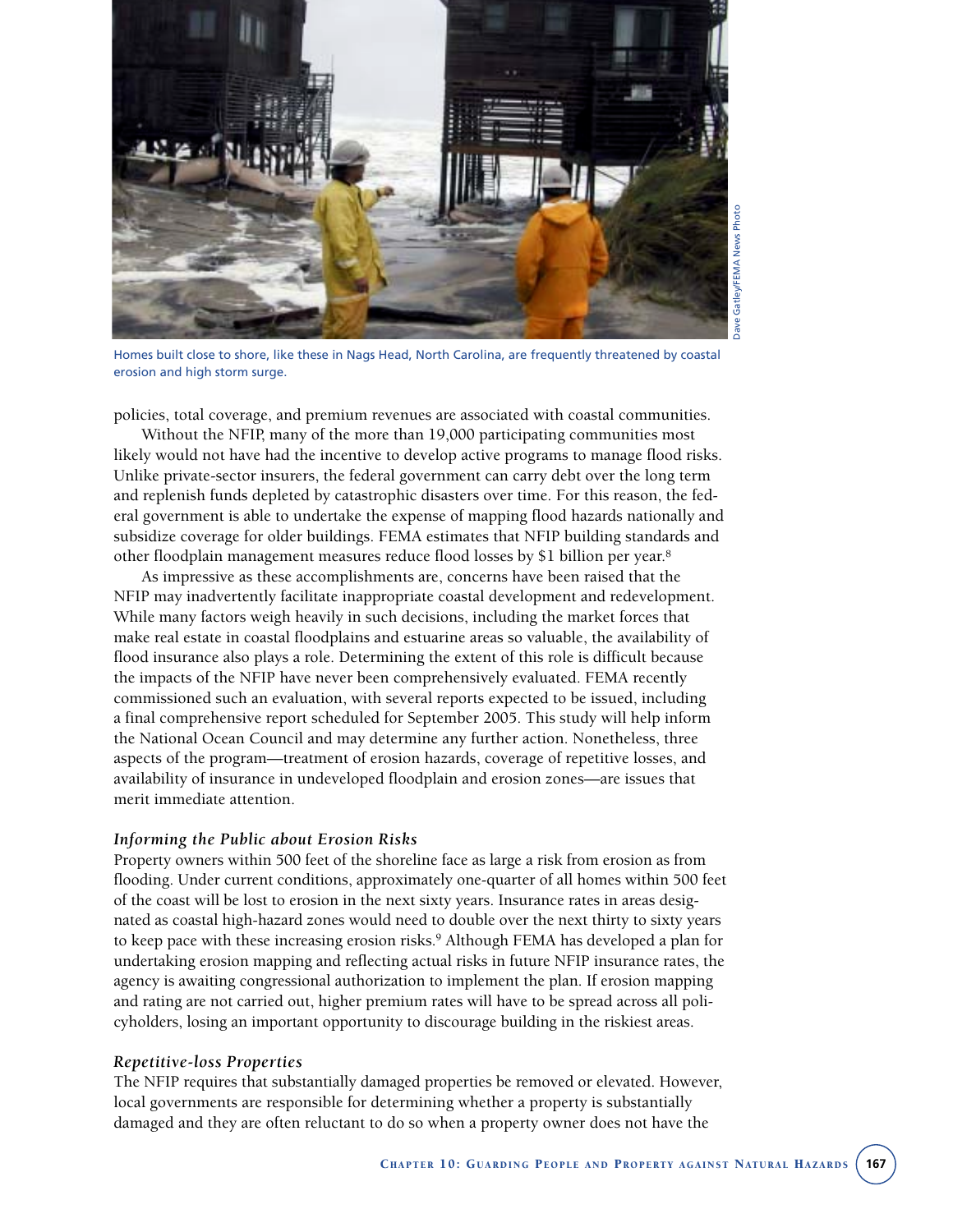*The federal government should eliminate subsidies and incentives for development and redevelopment in coastal high hazard, flood and erosion areas. This is a matter of prudent fiscal and emergency management as much as environmental protection.*

—Jane Stahl, *Deputy Commissioner of Environmental Protection, State of Connecticut, testimony to the Commission, July 2002* financial resources to move or elevate the home.<sup>10</sup> Absent this designation, many of these properties have been rebuilt in place, leading to repeated claims. Although only 2 percent of NFIP covered properties have received repetitive-loss payments, they account for 40 percent of overall NFIP payments, many at cumulative totals exceeding the property's value. Although a national problem, between 1978 and 1995, Louisiana and Texas accounted for \$1.1 billion, or 40 percent of the \$2.75 billion in total repetitive-loss claims paid by the NFIP.<sup>11</sup>

Approximately 90 percent of repetitive-loss payments are for buildings that predate NFIP maps.12 This demonstrates the effectiveness and success of NFIP building standards for new construction in flood-prone areas, but also underscores the program's lack of authority for reducing the vulnerability of older buildings. Many property owners underestimate their risk, resist investments in structural improvements that do not directly translate into higher home prices, and then rely on federal disaster assistance as a fallback when floods occur. For some properties, the most acceptable and economical solution for all concerned will be voluntary buyouts at prices that allow property owners to relocate out of harm's way.

#### *Eliminating Incentives for Development in Floodplains and Eroding Areas*

The NFIP was created both as a more desirable alternative to federal disaster relief in the wake of flooding and as a tool to guide development away from flood prone areas through state and local floodplain management. However, of the 6.6 million buildings located in the 100-year floodplains of participating communities, more than a third were built after the NFIP maps were created and floodplain management requirements imposed.13 As one of the federal government's principal tools for influencing development in high-hazard areas, the NFIP's risk assessment, mitigation, and insurance components should be revamped to better achieve the original goal of discouraging communities from building in harm's way.

#### **Recommendation 10–3**

The National Ocean Council should recommend changes in the National Flood Insurance Program (NFIP) to reduce incentives for development in high-hazard areas. Specifically, NFIP changes should:

- establish clear disincentives to building or rebuilding in coastal high-hazard zones by requiring property owners at risk of erosion to pay actuarially sound rates for insurance.
- enforce measures that reduce vulnerability to natural hazards, including assistance in retrofitting older structures and buyout programs for susceptible structures with repetitive-loss histories.
- create enforceable mechanisms to direct development away from undeveloped floodplains and erosion zones.

#### **Hazards Mitigation Planning**

Hazards mitigation planning—the process of assessing potential hazards and evaluating and identifying actions to reduce or eliminate vulnerabilities—has been required of states for nearly two decades as a condition of receiving disaster relief and other FEMA funding. However, the quality of those plans, and the degree to which they are based on a sound process with adequate stakeholder involvement, vary widely. Major disaster losses in the 1990s led FEMA to increase its attention to hazards mitigation planning, establishing a unit dedicated to that purpose in 1998.

Congress also recognized that deficiencies in mitigation planning prevented the most effective use of disaster assistance funds. Communities recovering from disasters receive little guidance during the rebuilding process to improve their resilience to future disasters. In the Disaster Mitigation Act, passed in 2000, Congress directed FEMA to impose more stringent mitigation planning requirements on states. States that fail to meet FEMA's new criteria can be denied disaster assistance and some other types of funding, while states